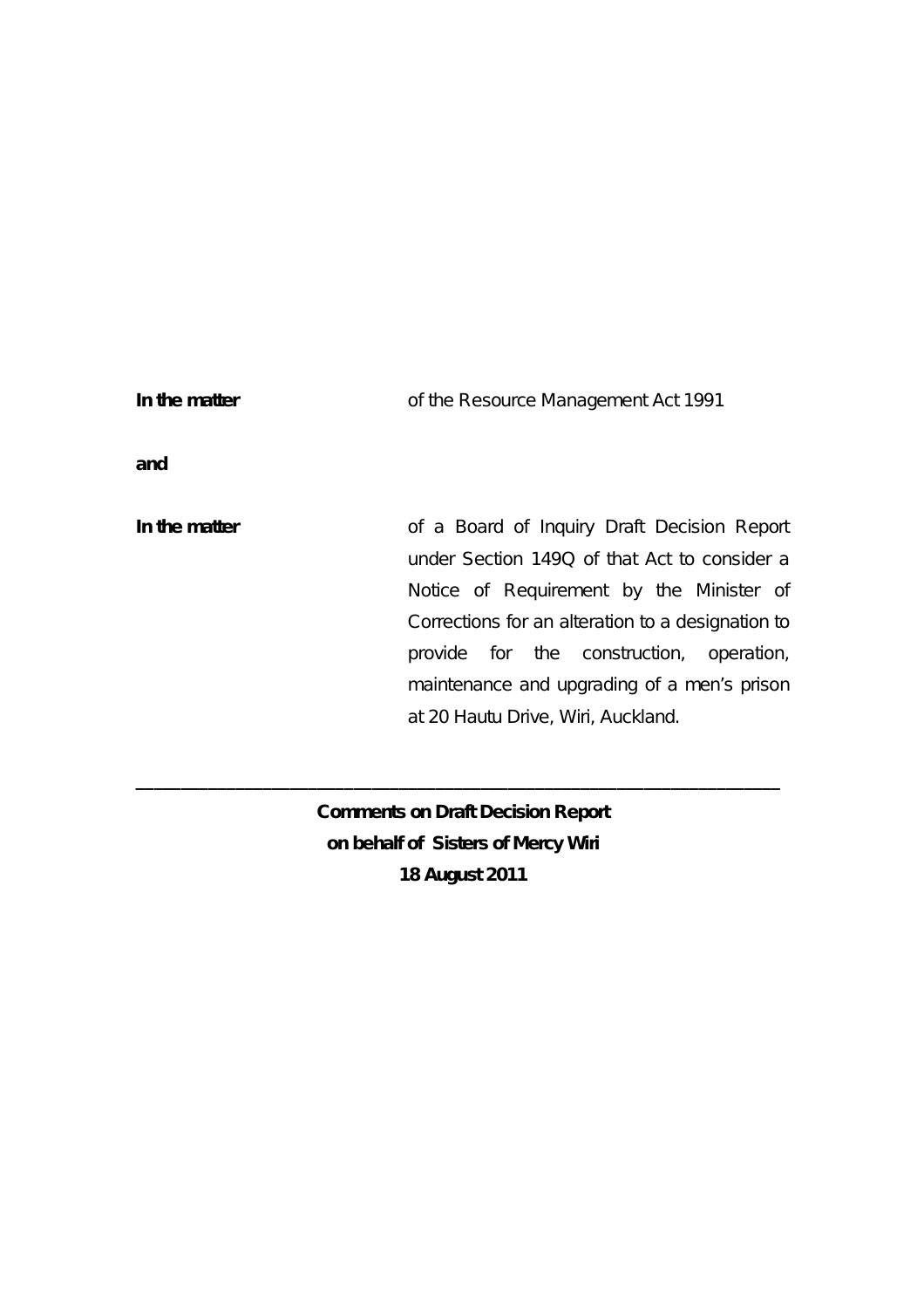## **Introduction**

1. Sisters of Mercy Wiri is disappointed in the decision of the Board of Inquiry to grant the Notice of Requirement to build the men's prison at Wiri. We were advised on several occasions prior to the Board of Inquiry that the decision was a fait accompli and that the proposed prison would go ahead. It appears from the Draft Report that this is indeed true. There is little in the decision to persuade the Sisters of Mercy Wiri that anything else is the truth.

2. Having said that, from the perspective of the Sisters of Mercy Wiri there are two main omissions in the Draft report. The first is the lack of a robust and meaningful analysis of the original Designation 288 and its conditions, and the second is that it provides no surety that the community in which the prison is to be situated will be protected from any adverse effects.

## **Designation 288**

3. In a report that one would presume was based on legal decisions and rigour there is a complete lack of the same regarding the original designation 288 and its conditions. In paragraph [344] the report refers to the designation and its conditions merely in the context that Corrections had not complied with many of the conditions. In the interests of fairness and what is seen to be fair, Sisters of Mercy Wiri submit that the report must include a rigorous analysis of Designation 288 and the reasons for its being amended. Justice pays attention to legal requirements, of course, but must also pay account to what is fair and reasonable. The Draft Report gives very clear indications as to how Designation 288 is to be amended, but says nothing as to why the changes should occur. Where is the fair and reasonable explanation for allowing another prison to be built on this site? This is a major omission.

4. The Board notes that a wide spectrum of submitters was concerned with the failure of Corrections to comply with the conditions attached to the designation. It is not good enough merely to "…hope that Corrections have also noted this and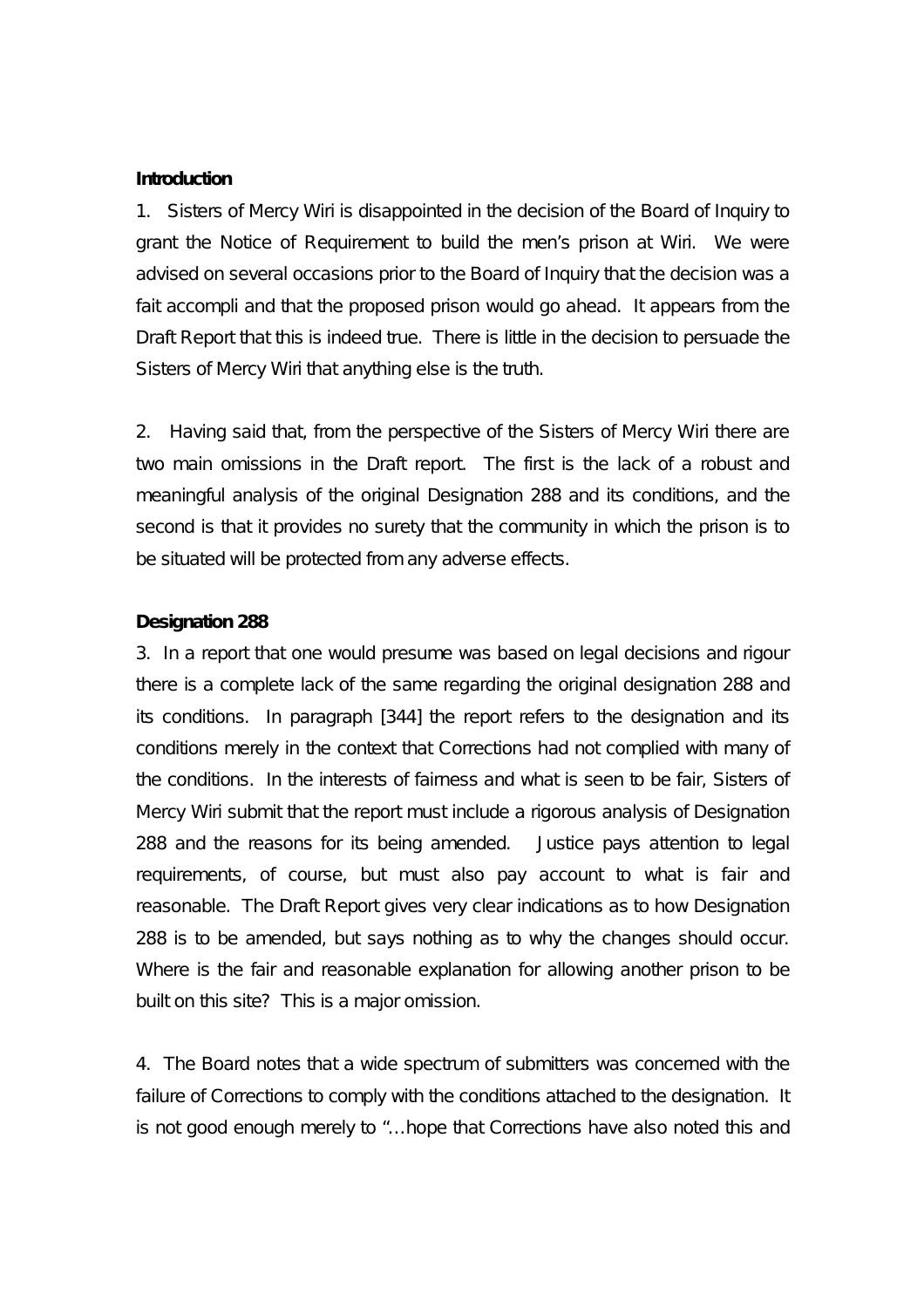will work harder in the future to rebuild trust by addressing concerns the community understandably has articulated." The proverbial wet bus ticket has more teeth.

## **Protection of the Community**

5. The Board again expresses hope in [897]. "Our hope is that good relationships can be developed and continued through the SIFAC and CIF." The expectation of Sisters of Mercy Wiri is that the community will be safeguarded and protected through a clearly articulated outcome of the Resource Management Act, not just a hope. The Board of Inquiry should act to ensure that this happens. The Board acknowledges that the community in which the prison is to be inserted is one of the poorest and most deprived urban communities in Aotearoa/New Zealand. The hope already referred to has not been sufficient in the past to remedy adverse outcomes from the existing prisons in the area. The Board of Inquiry through the Draft Report offers no assurance that the needs and aspirations of the community will receive any consideration in the future. Sisters of Mercy Wiri suggests that any bridge building has to begin with the Court decision. There is no compulsion for Corrections to change.

6. The conditions proposed in the Draft Report are numerous and complicated. From the perspective of the Sisters of Mercy Wiri the sheer volume and the complexity of the conditions indicate that the Board anticipates that there will indeed be adverse social impacts on the community. Paradoxically, the same volume and complexity, alongside the hopes and aspirations of the Board, also indicate how ineffective they will be. There were no social conditions accompanying the consent for the new prison at Mt. Eden. Strangely, that indicates more surety that the community will not be adversely affected. Sisters of Mercy Wiri suggest that this fragile community needs to be sure that no harm will come to it through the building of the prison. The Draft Report omits to give this surety.